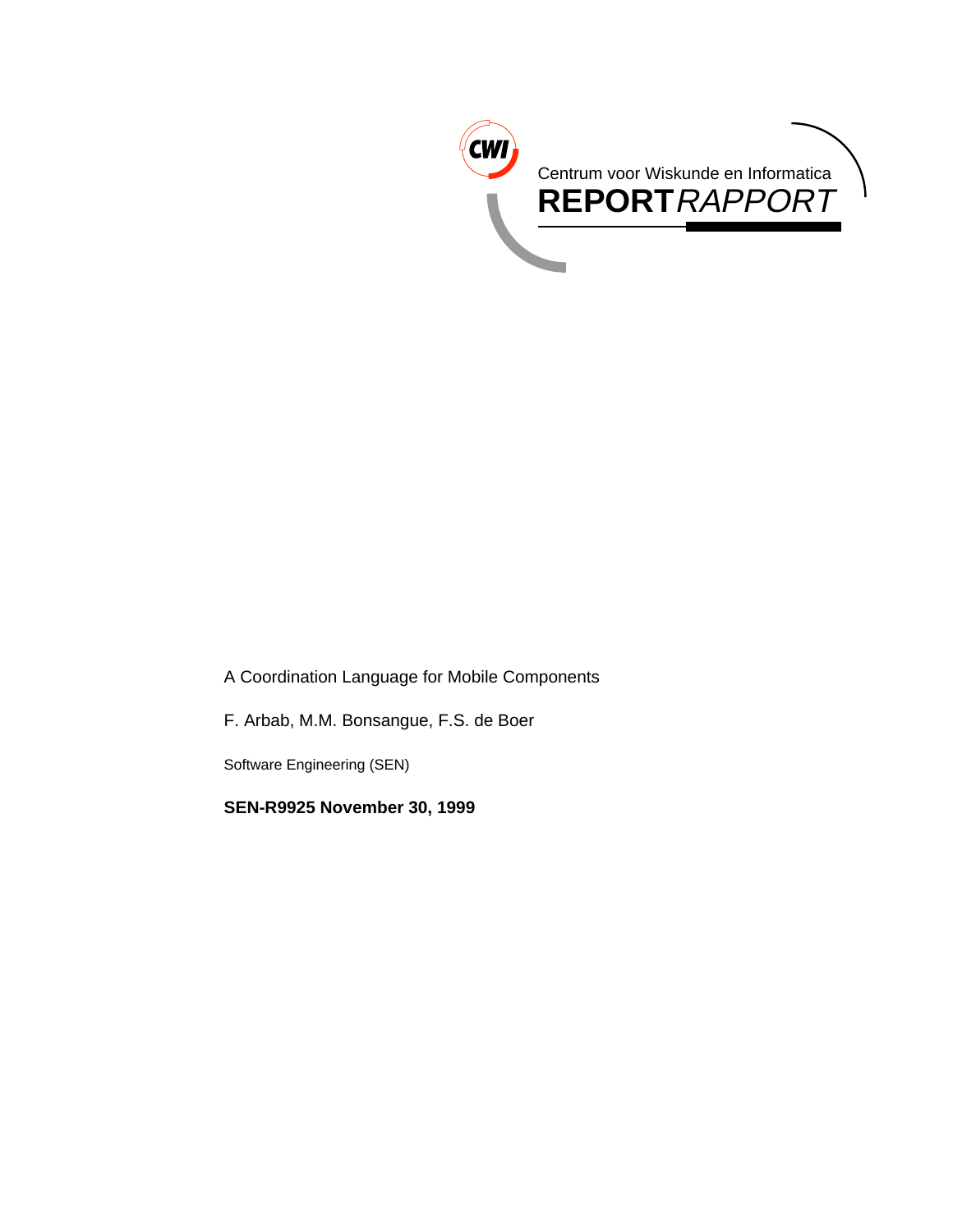Report SEN-R9925 ISSN 1386-369X

CWI P.O. Box 94079 1090 GB Amsterdam The Netherlands

CWI is the National Research Institute for Mathematics and Computer Science. CWI is part of the Stichting Mathematisch Centrum (SMC), the Dutch foundation for promotion of mathematics and computer science and their applications.

SMC is sponsored by the Netherlands Organization for Scientific Research (NWO). CWI is a member of ERCIM, the European Research Consortium for Informatics and Mathematics.

Copyright © Stichting Mathematisch Centrum P.O. Box 94079, 1090 GB Amsterdam (NL) Kruislaan 413, 1098 SJ Amsterdam (NL) Telephone +31 20 592 9333 Telefax +31 20 592 4199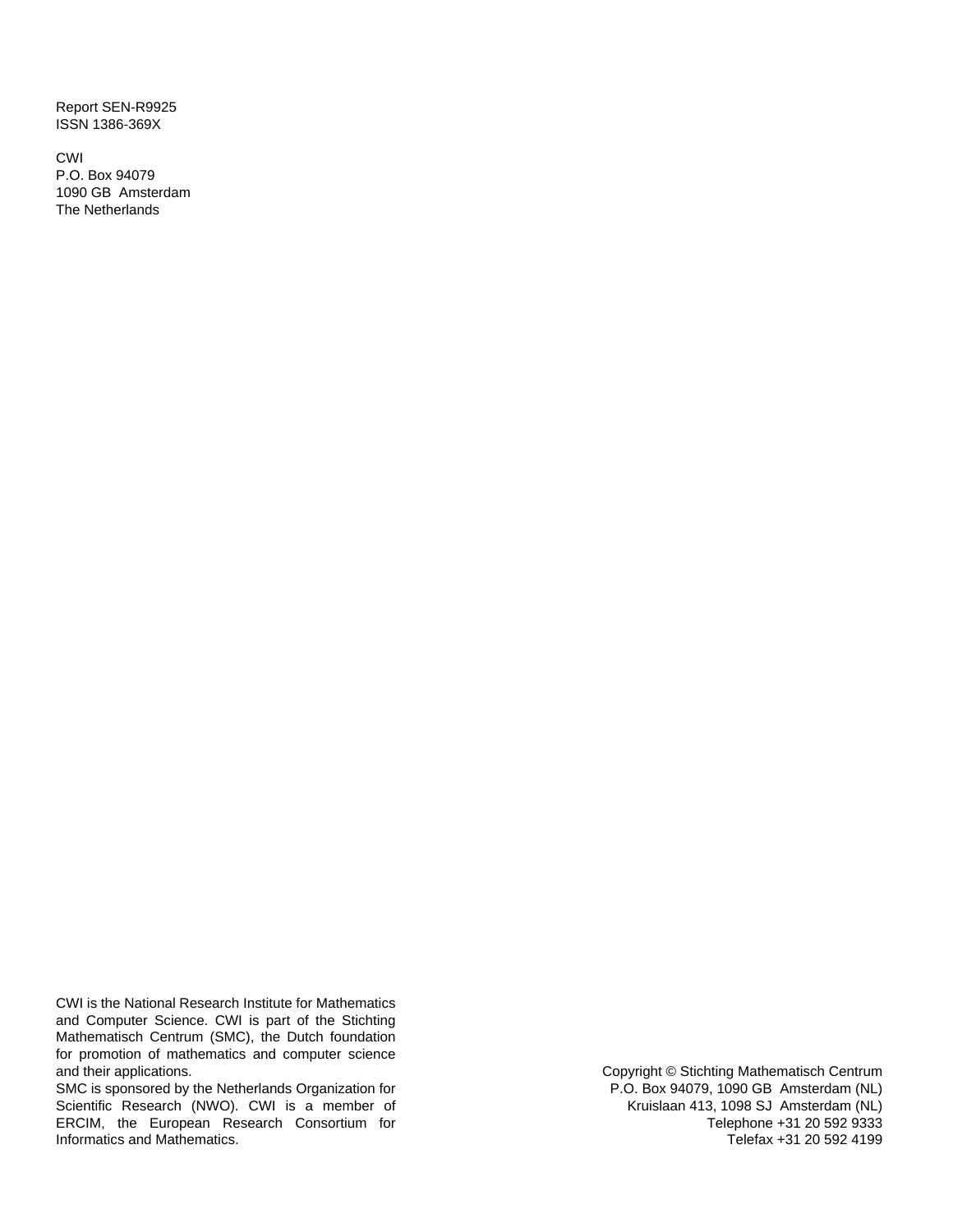# **A Coordination Language for Mobile Components**

Farhad Arbab and Marcello M. Bonsangue  $C$ <sub>M</sub> $/$ 

P.O. Box 94079, 1090 GB Amsterdam, The Netherlands E-mails: farhad@cwi.nl and marcello@cwi.nl

Frank S. de Boer Utrecht University P.O. Box 80.089, 3508 TB Utrecht, The Netherlands E-mail: frankb@cs.uu.nl

#### ABSTRACT

In this paper we present the  $\sigma\pi$  coordination language, a core language for specifying dynamic networks of components. The language is inspired by the Manifold coordination language and by the  $\pi$ -calculus. The main concepts of the language are components, classes, objects and channels. A program in  $\sigma\pi$  consists of a number of components, where each component is a collection of classes separable from its original context and re-usable in any other context. An object is an instance of a class that executes in parallel with the other objects active in the system. The  $\sigma\pi$  language differs from other models of object-oriented systems mainly in its treatment of communication and mobility: communication is anonymous via synchronous or asynchronous channels, while mobility is obtained by moving channels in the virtual space of linked objects. Thus, a channel is a transferable capability of communication, and objects are mobile in the sense that their communication possibilities may change during a computation. The language  $\sigma\pi$  itself does not impose exogenous coordination, meaning that the coordination primitives affecting each object can be executed within the computation of the object itself. However, only simple restrictions on the class-definitions of a  $\sigma\pi$  program suffice to enforce a separation between computation and coordination. Interaction typically occurs anonymously and under the full control of the objects involved. This make it easier to deal with Internet application where security policies must be enforced in view of the possibilities of attacks.

1991 Mathematics Subject Classification: 68N15, 68N99, 68Q10, 68Q55, 68Q60

1991 ACM Computing Classification System: D.1.3, D.1.5, D.3.3, F.1.1, F.3.2

Keywords and Phrases: Component, class, object, mobility, models for Internet applications, security, π-calculus Note: Work carried out under the project SEN 3.1 "Formal Methods for Coordination Languages"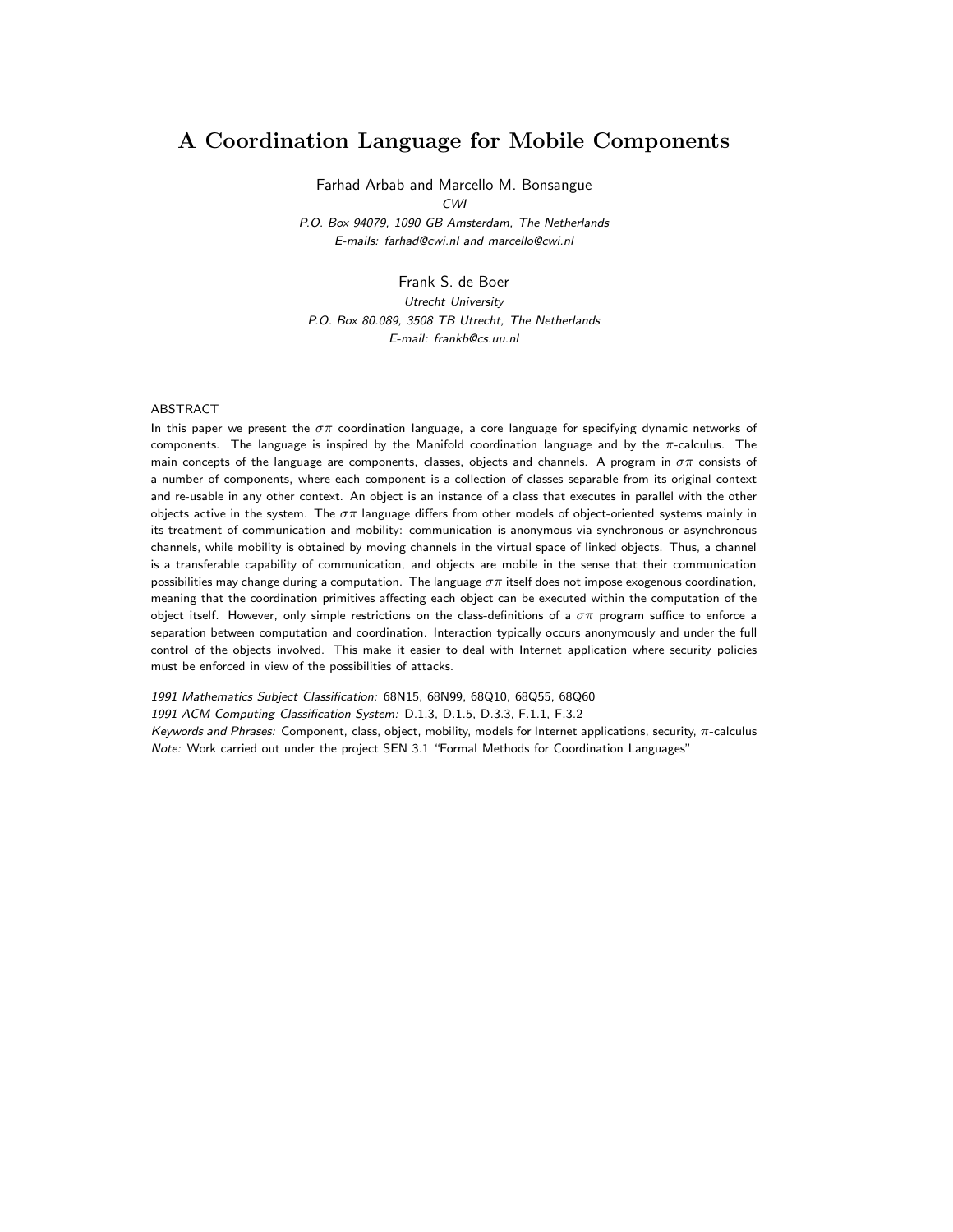# Table of Contents

| $\overline{1}$ |     |  |
|----------------|-----|--|
| 2              |     |  |
|                | 2.1 |  |
|                | 2.2 |  |
|                | 2.3 |  |
| $\mathcal{R}$  |     |  |
|                | 3.1 |  |
|                | 3.2 |  |
| $\overline{4}$ |     |  |
| $5^{\circ}$    |     |  |
| -6             |     |  |
|                |     |  |

**References 14**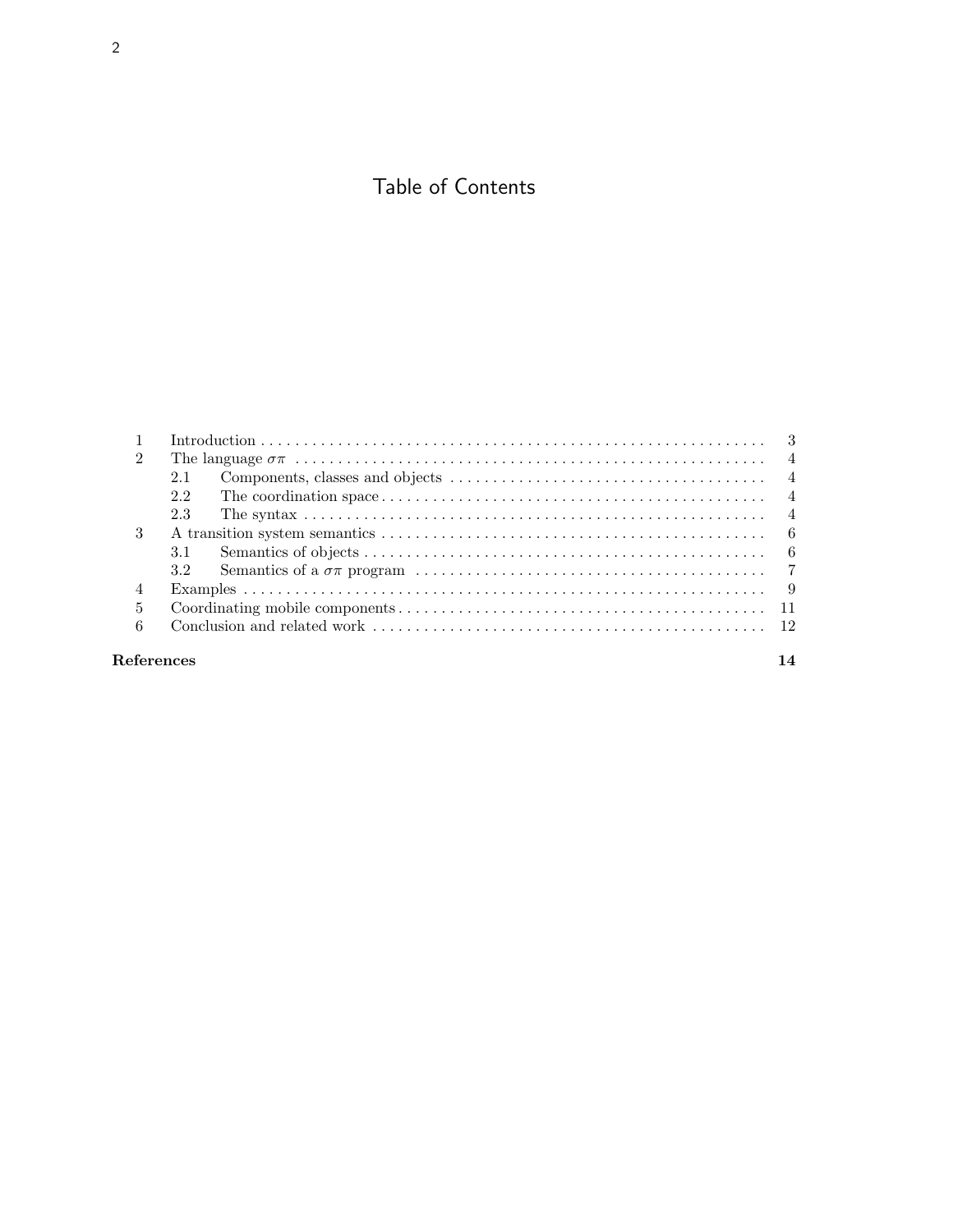#### 1. INTRODUCTION

Most of the software produced today is purpose-built, monolithic, and one of a kind. Frequently, the systems built are so complex that individual pieces of software cannot be reused easily because their code strongly depends on that of the system in which they are integrated.

Component-based software engineering offers a solution to this problem by emphasizing modular architecture for partial development of systems and incremental enhancement of functionality by adding or replacing components.

A component is a basic unit of functionality describing a common structure and behavior of a system. It must be separable from its original context and usable in any other context; that is, a component must be designed to be composed [23]. The property of components that allows their use as separable elements of systems permits applications to be adapted by changing existing components or introducing new ones.

Component-based software is often implemented using a collection of components and a specific script (or coordination) language that prescribes how components are plugged together. Although it is possible to realize component-based software without employing object oriented technology, object oriented languages like  $C_{++}$  [27] and Java [16] provide a rather sophisticated support for component software.

In this paper, we present  $\sigma\pi$ , a component-based core-language for distributed and mobile processes. The language is based on the formal notions of component, class and object. A program in  $\sigma\pi$  consists of a number of components, where each component is a collection of classes separable as a whole from its original context and re-usable in any other context. Objects are created dynamically, and are active and distributed meaning that their execution proceeds in parallel with that of all other objects active in the system. The  $\sigma\pi$  language differs from other models of parallel object-oriented systems like POOL [4] or the actor model [3] mainly in its treatment of interaction. Objects communicate anonymously (in fact, objects do not even have identities) via synchronous or asynchronous channels. As such, the language  $\sigma\pi$  provides a more appropriate basis for modeling the coordination of components.

In  $\sigma\pi$  one can describe networks that reconfigure themselves because of a uniform treatment of ordinary values and references to channels and class names. A channel is a transferable capability of communication, and objects are mobile in the sense that their communication possibilities may change during the course of a computation. In this sense mobility is obtained as in the  $\pi$ -calculus [22] by moving channels in the virtual space of linked objects.

The language  $\sigma\pi$  itself does not enforce exogenous coordination, meaning that the primitives for plugging the components together can be intermixed with the other primitives used for describing the behavior of a component [26]. In other words, the  $\sigma\pi$  language itself does not embody specific constructs to enforce the dichotomy implied by the paradigm 'application = components + scripts'. Instead,  $\sigma\pi$  focuses on a coordination mechanism wherein the plugging of components depends on the data exchanged through component interactions. However, simple restrictions may be imposed on the structure of the classes of a  $\sigma\pi$  program in order to enforce a separation between computation and coordination.

The structure of the paper is as follows. In section 2, we present the language  $\sigma\pi$ . We briefly describe the language in terms of its different levels of abstraction for specifying an application, and then we discuss how coordination is achieved. In section 3, we define a formal operational semantics for the language in two steps. First, we define the semantics of each object in isolation in terms of a labeled transition system. Then, we combine all these transition systems in order to describe the behavior of a single program in  $\sigma\pi$ . In Section 4, we illustrate programming in the  $\sigma\pi$  language by two small examples. In Section 5, we illustrate how  $\sigma\pi$  conceptually supports the coordination needed for Internet applications. Finally, in Section 6, we present some perspective on future work and relate  $\sigma\pi$  to other work on communicating and mobile agent systems.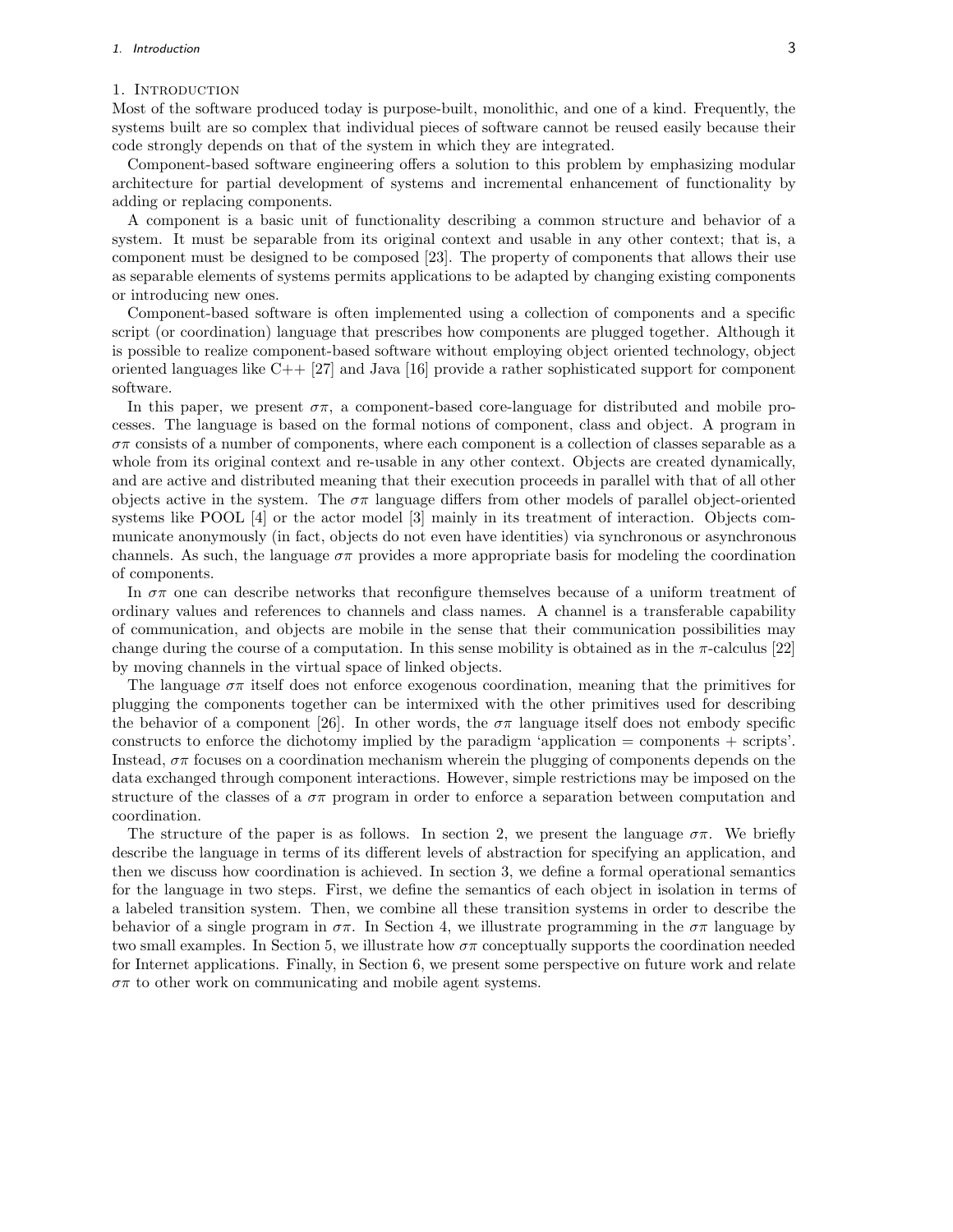# 2. THE LANGUAGE  $\sigma\pi$

The  $\sigma\pi$  language is a basic language for describing dynamically changing networks of active concurrent processes. Its basic concepts are components, classes, objects, and communication channels.

#### 2.1 Components, classes and objects

An object is a run-time entity with an encapsulated state, capable of offering services to its environment. In class-based object-oriented languages, like Java, the behavior of all objects is described by a finite collection of static entities, the classes. Thus, a class provides a generic description of the behavior of its instances, the objects. Components provide static building blocks similar to classes. A component is a collection of classes, together with an interface specifying the name of the classes that can be activated by other components. The classes in the interface play the role of the component application program interface, describing the data and channels that a component needs in order to correctly function and the channels where the return values are provided by the component. Thus, a component, as a collection of classes (some of which may be known to other components) provides an abstraction from its internal class-structure. Clearly, each class can be seen as a component, but by encapsulating several classes into a component one achieves more flexibility, since this facilitates the reuse of a substantial part of an application within another.

A  $\sigma\pi$  program consists of a collection of components, together with a designated root-component and a name of a root-class in its interface. The execution of the program starts by creating an object instance of the root-class of this root-component. Some of the class names available at the interfaces of the components may be provided to the object starting the computation by the initial environment.

#### 2.2 The coordination space

Objects are the basic computational entities in the execution of a program. An object operates on its internal data which is not accessible to other objects. Objects interact only by means of sending and receiving data through channels. Channels are created dynamically. In fact, the creation of an object consists of the creation of a channel which connects it with its creator. This channel has a unique identity which is initially known only to the created object and its creator. As with any channel, the identity of this initial channel too can be communicated to other objects via other channels. Thus, we see that channels are dynamic entities that move in the virtual space of linked objects. As in the  $\pi$  calculus, mobility is obtained by abstracting from the notion of physical location: the identity of a channel can be sent via a channel to another active object. In this way, no interposition of specialized middleware – like CORBA  $[24]$  or DCOM  $[21]$  – is necessary.

We distinguish two kinds of channels: asynchronous and synchronous. Asynchronous channels enforce a decoupling between the parties engaged in communication in terms of identities (communication is anonymous as objects themselves do not have a referable identity), location (there is no notion of physical location), and time (communication is asynchronous). The same holds also for synchronous channels, except for the time decoupling, because the two interacting partners are forced to execute their synchronization actions at the same time. Any data can pass through the channels from one object to another, including class names. Passing a class name can be used to make an object aware of the existence of other parts of the system, while passing a reference to a channel supports dynamic reconfiguration and mobility.

#### 2.3 The syntax

A program in the language  $\sigma \pi$  is a collection of components. A component itself, in turn, is a collection of class definitions, where a class definition consists of an association of a unique name taken from a set CN of class names (with c as its typical element), with a statement describing the behavior of the objects that belong to that class. We require that root is the name of one of the classes, an instance of which will start the execution of the program. In this section we introduce the formal syntax of the class statements.

The statement of a class is executed by object instances of that class. Objects posses some internal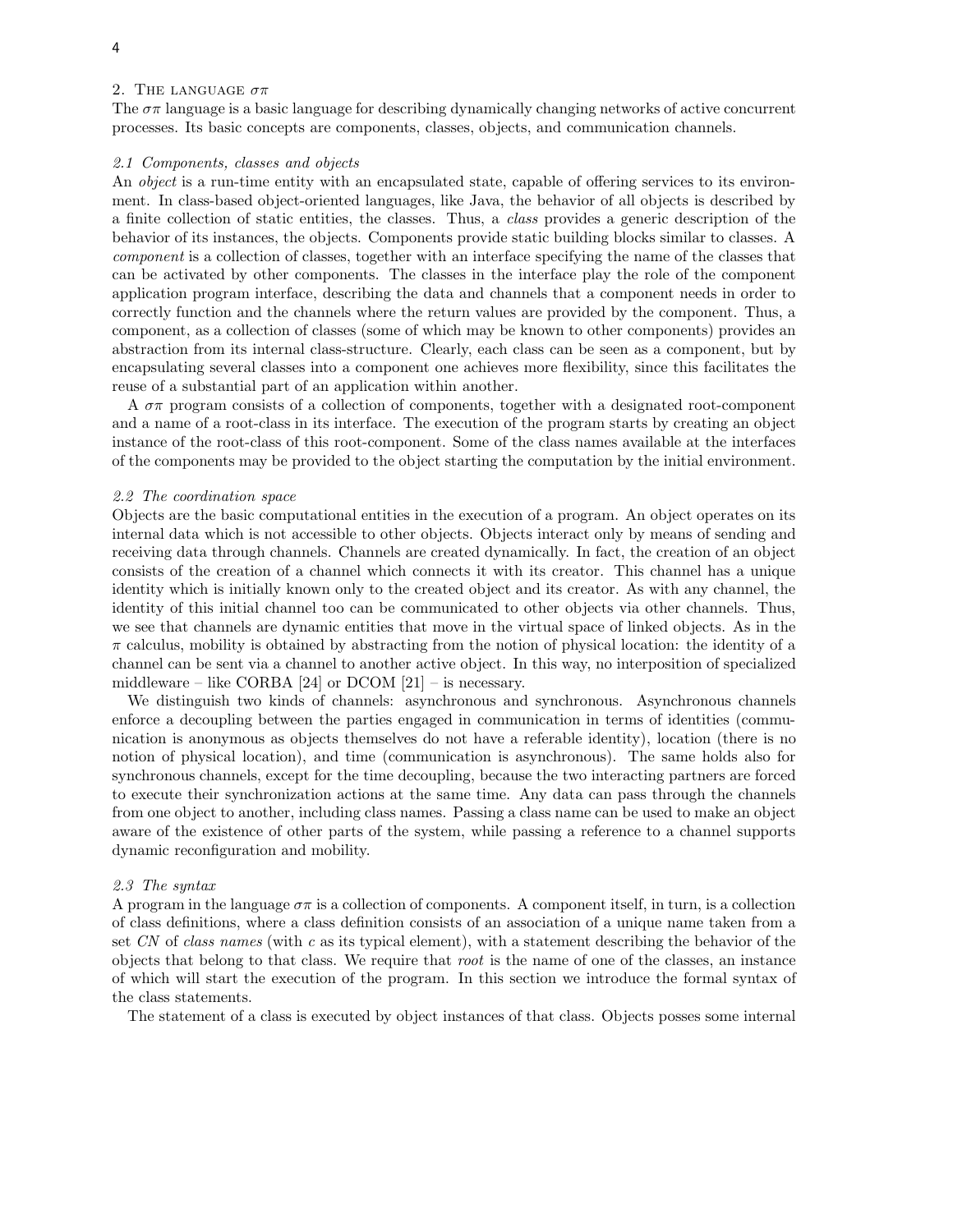data that are stored in their variables. Variables of objects are private, i.e., the data stored in the variable of an object is not accessible by another object, even if both objects are instances of the same class. We denote by Var, with its typical elements  $x, y, \ldots$ , the set of all variables of all instances of all classes. The value of a variable can be either an element of a specific data type, like integer or boolean, a class name, or a reference to a channel. We denote by  $T$ , with its typical element  $t$ , the set of *data types*, including bool, the boolean type, chn, the channel type, and cls, the class type. The set of variables Var is partitioned by the set of types T. We denote by  $Var_t$  the subset of variables in Var of type  $t \in T$ . For every object, we assume a designated variable (locally) named *chn* to be in  $Var<sub>chn</sub>$ . This variable will, upon creation of an object, contain a reference to a channel connecting it to its creator.

Objects can interact only by sending and receiving messages via undirected channels. A message contains exactly one value; this can be of any type, including channel references or class names. There are two basic types of channels: synchronous and asynchronous. A synchronous channel is a zerolength buffer that can receive a value only if it can be delivered immediately. An asynchronous channel is an (unbounded) FIFO buffer. We denote by CM = *{*syn, asy*}* the set of communication modes.

For each data type  $t \in T$ , there exists a set  $Exp_t$  of local expressions. Typical examples are expressions like  $x + y$ ,  $x = y$ , or  $x > 4$ . The evaluation of a local expression by an object depends only on its current internal state. Moreover, we assume that the evaluation of an expression  $e \in Exp_t$  by an object always terminates, resulting in a value of type t. Furthermore, no side-effects result from such evaluation.

The set Act of *primitive actions* of objects is defined by the following grammar:

 $a : := x := e$   $x \in Var_t, e \in Exp_t$ *|*  $x$  : = new(*e*, *m*)  $x \in Var_{\text{chn}}$ ,  $e \in Exp_{\text{cls}}$ ,  $m \in CM$ *| x*!*y*  $x \in Var_{\text{chn}}$ , *y*  $\in Var_t$  $|x|^2 y$   $x \in Var_{\text{chn}}, y \in Var_t.$ 

Primitive actions are the basic operations of  $\sigma \pi$ . The execution of an assignment  $x = e$  by an object consists of assigning the value resulting from evaluation of the expression  $e$  to its variable x.

The execution of the statement  $x = new(e, m)$  by an object has the consequent of creating a new object and a new channel which, initially, forms a link between the two (creator and created) objects. The name of the class of which the new object is an instance is the result of the evaluation of the expression  $e$ . The communication mode of the new channel is specified by  $m$ . A reference to this new channel is assigned both to the variable x of the creator object, as well as to the variable chn of the newly created object.

The actions x!y and x?y are the only communication primitives in  $\sigma\pi$ . The execution of the output action  $x!y$  sends the value stored in the variable y to the channel referred to by the variable x. The execution of the input action  $x$ ? y reads a value of a type compatible with the variable y from the channel referred to by the variable  $x$ . The read value is taken out of the channel and then stored in the variable y. The input action is blocking, meaning that its execution blocks until a value of the appropriate type is available through the specified channel.

Primitive actions can be composed yielding statements S using the standard operations of sequential composition, conditional selection, alternative choice, and iteration. Additionally, we assume guarded statements of the form ' $q \rightarrow S'$ , where q denotes an *external expression*, the evaluation of which involves external information about the state of one of the known channels. Informally, the execution of the statement S in a guarded statement  $q \rightarrow S$  depends on the evaluation to true of the external expression q. This evaluation takes place in two phases: first local, and then external. The purpose of the local evaluation is to substitute values for all variables that appear in  $q$ . The result of the local evaluation is a single channel reference k, and a single closed external expression  $q'$ . The purpose of the external evaluation is to evaluate  $q'$  on the state of the channel k. The external evaluation always terminates and returns a boolean value. An example of an external expression is  $\mathsf{empty}(x)$ , for x a variable of type chn, which tests whether the channel referred to by the variable x is empty. We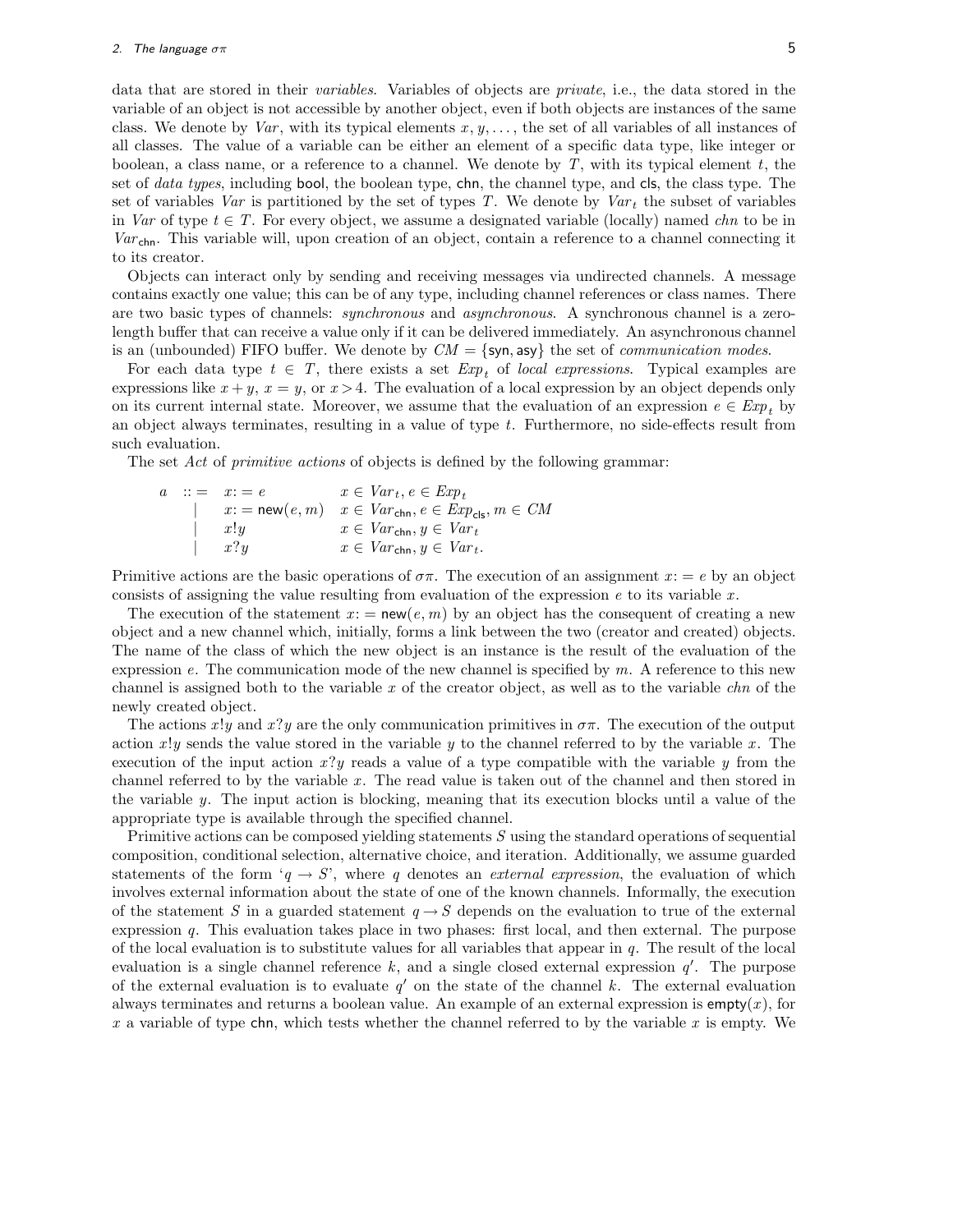denote by Query the set of all external expressions, also called queries, by  $CQuery \subseteq Query$  the set of all closed external expressions, and by Stat the set of statements, with its typical element S, which describe the behavior of objects.

# 3. A transition system semantics

We now define a formal operational semantics for programs in the coordination language  $\sigma\pi$ . Following [8] we proceed in two steps: first we define a labeled local transition system for the description of the behavior of an object in isolation, and then we define an unlabeled global transition system which describes the behavior of a dynamic network of objects. In the local transition system, the interactions of an object with the network involve assumptions about the behavior of the network. These assumptions are reflected in the labels of their corresponding local transitions. Different assumptions give rise to different transitions, and as such, the unknown global network induces a non-determinism on the local transition system of an object. At the level of the global transition system, this non-determinism is filtered out.

# 3.1 Semantics of objects

To define the semantics of objects, we assume for each type  $t \in T$  a set Val<sub>t</sub> of values of type t, with its typical element v. Thus,  $Val_{bool}$ , for instance, denotes the two-element boolean set  $\{tt, ff\}$ . Furthermore,  $Val_{cls} = CN$ , i.e., class names denotes themselves, and  $Val_{chn}$  is some infinite set of channel identities. We denote by Val the set of all basic values, including the boolean values, the class names, and the channel identities.

The set of local states  $\Sigma$  of an object is given by  $\Sigma = Var \rightarrow (Val \cup {\perp})$ , where Var denotes the set of all variables and ' $\perp$ ' stands for 'undefined' or 'uninitialized'. As usual, for every state  $s \in \Sigma$ , variable  $x \in Var$  and value  $v \in Val$ , we denote by  $s[v/x]$  the state which evaluates to  $s(y)$  for every  $y \neq x$  and evaluates to v otherwise.

We postulate the existence of a local evaluation function for local and external expressions

$$
\mathcal{E}: (Exp \to (\Sigma \to (Val \cup \{\bot\}))) \cup (Query \to (\Sigma \to ((Val \times CQuery) \cup \{\bot\}))).
$$

The function  $\mathcal E$  maps, for each state s, expressions e of type t to values of the same type t or  $\perp$  (which stands for 'undefined'), and queries  $q$  to values of type *chn* together with a closed external expression or *⊥*. This function gives the semantics of the local expressions and queries with respect to the local state of an object:  $\mathcal{E}(e)(s) = v$  means that in the state s, the local expression e has the value v,  $\mathcal{E}(q)(s) = \langle v, q' \rangle$  means that in the state s, the external expression q has to be evaluated as closed expression q*<sup>0</sup>* in the channel v. The evaluation of an expression or a query in a certain state to *⊥* means that it is undefined in that state.

The dynamics of an object of class  $c$  is described in terms of a labeled transition relation between configurations of the form  $\langle S, s \rangle$ , with  $S \in \text{Stat}$  and  $s \in \Sigma$ . Such a pair  $\langle S, s \rangle$  indicates that the statement  $S$  is to be executed in the internal state  $s$ .

Assignment:

 $\langle x : = e, s \rangle \stackrel{\tau}{\longrightarrow} \langle \text{nil}, s[\mathcal{E}(e)(s)/x] \rangle$ 

The state that results from the execution of an assignment is obtained by changing the value of the variable x in the original state s to the value resulting from the evaluation of the expression  $e$  in the original state s. The label  $\tau$  on the transition indicates that this action is local and has no effect on the environment.

*Object creation:* If  $\mathcal{E}(e)(s) = c \in CN$  then for any  $v \in Val_{\text{chn}}$ 

$$
\langle x\mathpunct{:}=\mathsf{new}(e,m),s\rangle\xrightarrow{\langle v\mathpunct{:}m,c\rangle}\langle \mathsf{nil},s[v/x]\rangle
$$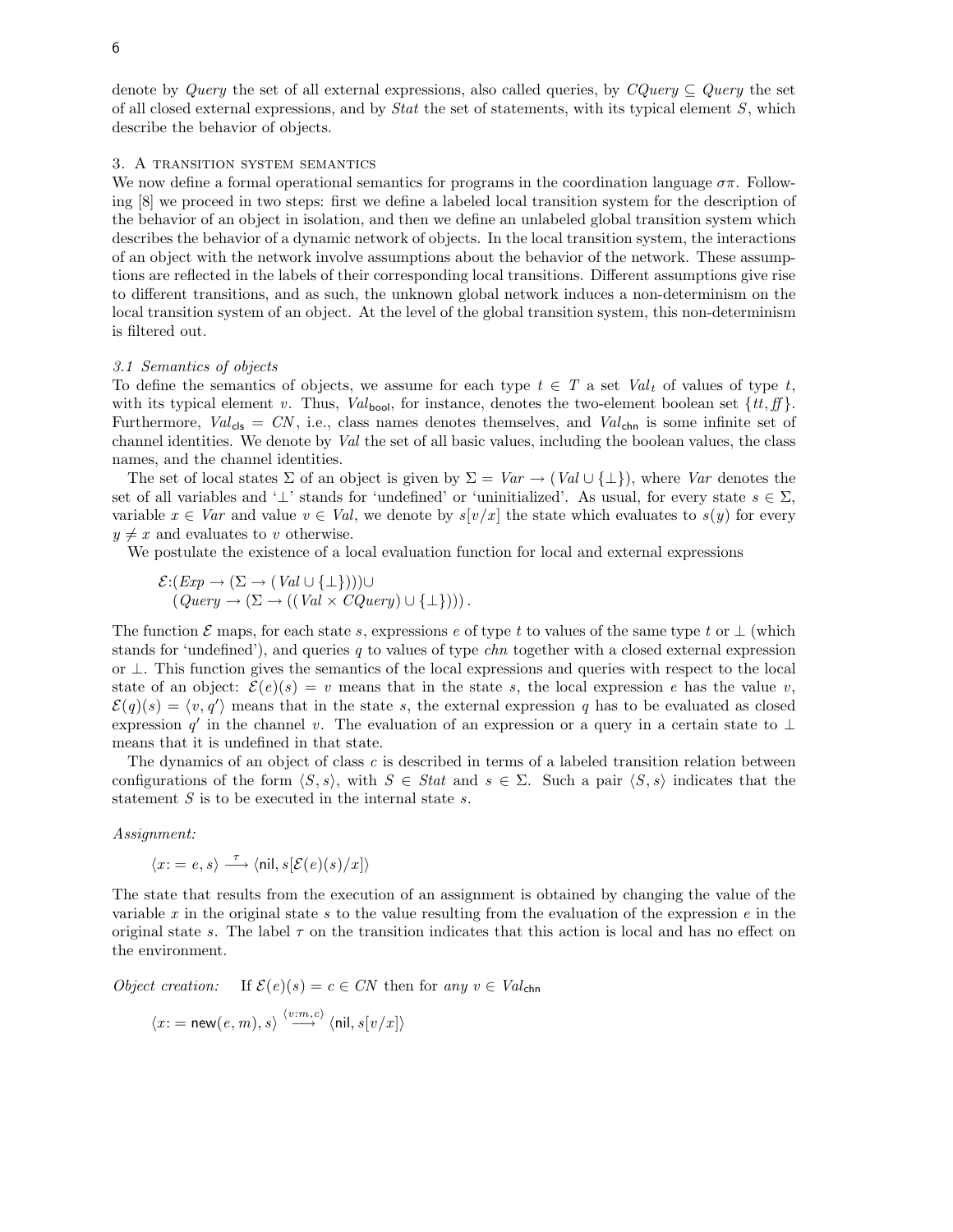The local effect of creating a new object of class c is the assignment of a channel name  $v$  to the variable x. Here,  $v$  is an arbitrary channel name chosen under the assumption that it is indeed a globally new name. This assumption is verified at the level of the global transition system. The label on the transition also contains the information about the communication mode of this channel. Note that this action takes place only if the evaluation of the expression e returns a correct class name that is different than *⊥*.

Output: If  $s(x) = v \in Val_{\text{chn}}$  and  $s(y) = w \neq \bot$  then

$$
\langle x!y, s \rangle \xrightarrow{v!w} \langle \text{nil}, s \rangle
$$

A deadlock occurs when attempting to send an undefined value or to send a value to an undefined channel (i.e., when  $s(x) = \perp$  or  $s(y) = \perp$ ). The communication itself is recorded in the label of the transition.

*Input:* If  $s(x) = v \neq \bot$  and  $y \in Var_t$  then for any  $w \in Val_t$ ,

 $\langle x$  ?*y*, *s*<sup>*j*</sup>  $\longrightarrow$   $\longrightarrow$   $\langle$ nil, *s*[*w*/*y*] $\rangle$ 

As for the output, a deadlock occurs when attempting to receive a value from an undefined channel. Again, the communication itself is recorded in the label of the transition.

*Query*: If 
$$
\mathcal{E}(q)(s) = \langle v, q' \rangle
$$
 then

$$
\langle q\mathop{\rightarrow}\limits S,s\rangle\stackrel{q'(v)}{\longrightarrow}\langle S,s\rangle\quad\text{and}\quad\langle q\mathop{\rightarrow}\limits S,s\rangle\stackrel{\neg q'(v)}{\longrightarrow}\langle \mathsf{nil},s\rangle
$$

The execution of a statement guarded by a query starts by evaluating the query with respect to the local state of the object. If it returns a channel name v and an external query  $q'$ , then  $q'$  is evaluated on the internal state of the channel  $v$ , otherwise a deadlock occurs. When no deadlock occurs, depending on whether  $q'$  evaluates to false or true, the execution of the guarded statement respectively terminates, or continues with the statement  $S$ . Locally, an assumption is made about this external evaluation, reflected in the two transitions above: the leftmost assumes that the query  $q'$  holds in the state of the channel v, whereas the one on the right assumes the contrary.

The local transition rules for sequential composition, conditional selection, alternative choice and iteration are standard and therefore we omit them here.

# 3.2 Semantics of a σπ program

We conclude this section with the definition of the operational semantics of a program in  $\sigma\pi$ . The operational semantics of a program is defined in terms of a global transition system.

First, we introduce the notion of the state of the existing channels of a network of objects. Such a state  $\sigma$  specifies the existing channels, that is, the channels that have already been created, and the contents of their buffers. Formally,  $\sigma(chn) \subseteq (Val_{chn} \times CM)$  is a finite set of channel identities, each with an indication of its mode, i.e., either asynchronous or synchronous. Moreover, for every existing channel  $\langle v, m \rangle \in \sigma(chn)$ , a state  $\sigma$  specifies the contents of its buffer, that is,  $\sigma(v) \subseteq Val^*$  $(Val^*$  denotes the set of finite sequences of elements in *Val*). Clearly, if v is a synchronous channel, then its buffer will always be empty, thus we require that if  $\langle v, \mathsf{syn} \rangle \in \sigma(\mathit{chn})$  then  $\sigma(v) = \varepsilon$ .

For the formal treatment of external queries, we postulate the existence of an evaluation function

$$
Q: (CQuery \times Val_{chn}) \rightarrow (Val^* \rightarrow Val_{bool})
$$

mapping a closed query q and a channel name  $v$  to a boolean value for each content  $w$  of the buffer of v:  $Q(q, v)(w) = tt$  means that the query q holds in the buffer w of the channel v, and, similarly,  $Q(q, v)(w) = ff$  means that the query q does not hold in the buffer w of the channel v.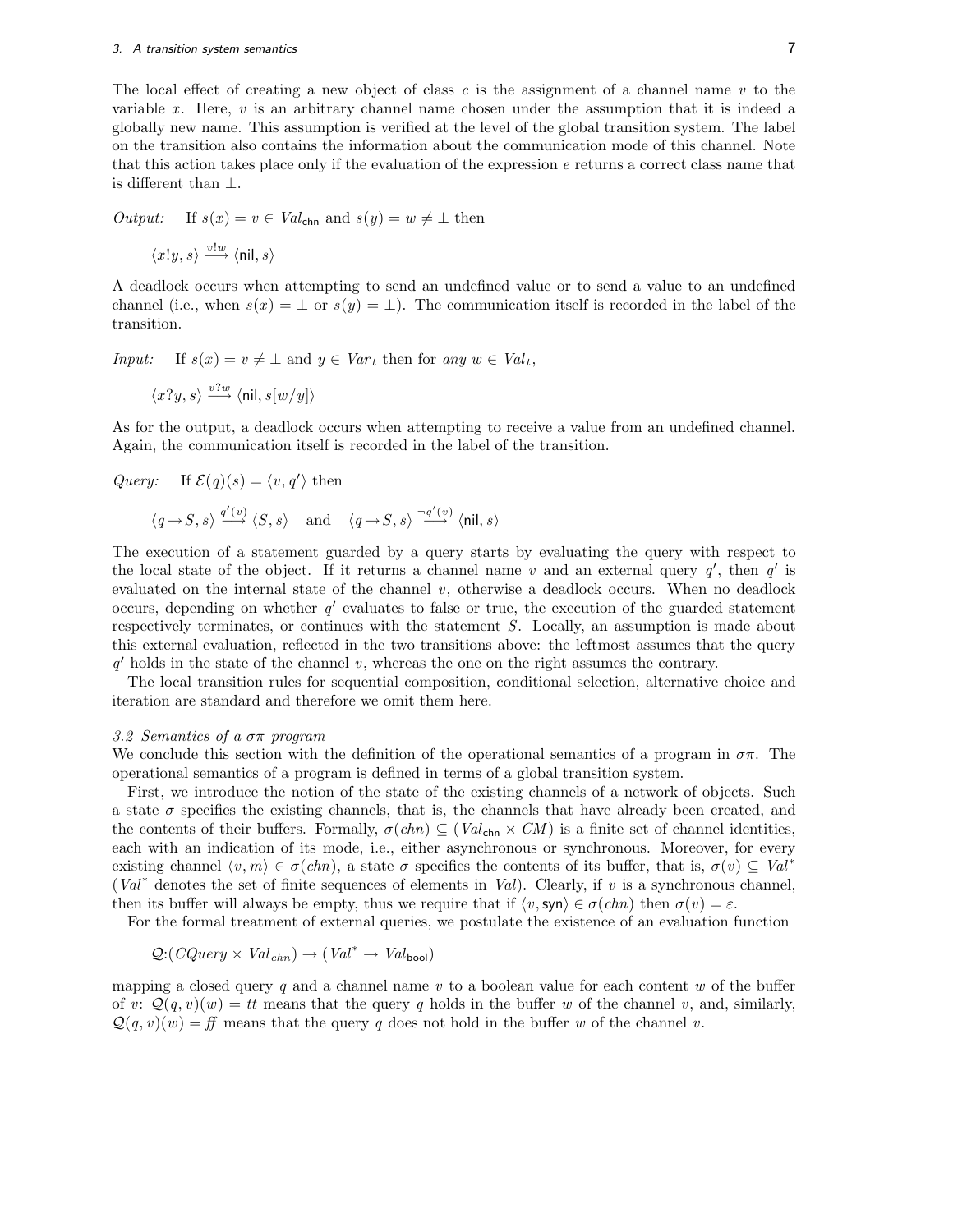The behavior of a network of objects is described in terms of a transition relation between configurations of the form  $\langle X, \sigma \rangle$ , where  $\sigma$  is the state of the existing channels and X is a finite multiset of pairs of the form  $\langle S, s \rangle$ , for some local state s and statement S. A pair of the form  $\langle S, s \rangle$  denotes an active object within the network:  $s$  denotes its current internal state and  $S$  the statement that is yet to be executed.

Given a  $\sigma\pi$  program, we have the following global transition system.

Internal computation:

$$
\frac{\langle S, s \rangle \xrightarrow{\tau} \langle S', s' \rangle}{\langle X \uplus \{ \langle S, s \rangle \}, \sigma \rangle \longrightarrow \langle X \uplus \{ \langle S', s' \rangle \}, \sigma \rangle}
$$

(Here  $\uplus$  denotes the union operation on multi-sets.) Internal computation of an object affects only the local state of that object.

*Object creation:* If  $\langle v, m \rangle \notin \sigma(\text{chn})$  for all  $m \in CM$ , and S'' is the body statement of class c then

$$
\xrightarrow{\langle S, s \rangle} \xrightarrow{\langle v : m, c \rangle} \langle S', s' \rangle
$$

$$
\overline{\langle X \uplus \{ \langle S, s \rangle \}, \sigma \rangle} \longrightarrow \overline{\langle X \uplus \{ \langle S', s' \rangle, \langle S'', s'' \rangle \}, \sigma' \rangle}
$$

where  $\sigma'$  results from  $\sigma$  by adding  $\langle v, m \rangle$  to  $\sigma(chn)$  and setting  $\sigma(v) = \varepsilon$ . Moreover,  $s''(x) = \bot$ , for every variable  $x$ , that is,  $s''$  denotes the initial state of the newly created object.

In the semantics of object creation lies the main difference between  $\sigma\pi$  and classical object-oriented models. Objects have no identity that can be used by other objects as a reference for communication. Communication happens only through channels that are created together with objects as links connecting each object with its creator object. However, references to channels can be passed from one object to another. A reference to a channel cannot be used as a reference to an object. Note that an object that does not know the reference to any channel, is isolated and as such cannot have any influence on the environment.

External queries: If  $\mathcal{Q}(q, v)(\sigma(v)) = tt$  for an existing channel v (that is,  $\langle v, m \rangle \in \sigma(chn)$  for some  $m \in CM$ , then

$$
\langle S, s \rangle \xrightarrow{q(v)} \langle S', s' \rangle
$$

$$
\langle X \uplus \{ \langle S, s \rangle \}, \sigma \rangle \longrightarrow \langle X \uplus \{ \langle S', s' \rangle \}, \sigma \rangle
$$

otherwise

$$
\langle S, s \rangle \stackrel{\neg q(v)}{\longrightarrow} \langle S', s' \rangle
$$

$$
\langle X \uplus \{ \langle S, s \rangle \}, \sigma \rangle \longrightarrow \langle X \uplus \{ \langle S', s' \rangle \}, \sigma \rangle
$$

The state of a channel can be queried by an object. A query on the state of the buffer of a channel can either be true or false, resolving the nondeterminism in the local execution of an externally guarded statement.

*Input:* If  $\sigma(v) = w \cdot u$  for some  $u \in Val$  then

$$
\frac{\langle S, s \rangle \xrightarrow{v?u} \langle S', s' \rangle}{\langle X \uplus \{ \langle S, s \rangle \}, \sigma \rangle \longrightarrow \langle X \uplus \{ \langle S', s' \rangle \}, \sigma' \rangle}
$$

where  $\sigma' = \sigma[w/v]$ , that is,  $\sigma'$  and  $\sigma$  are different only because  $\sigma'(v) = w$ .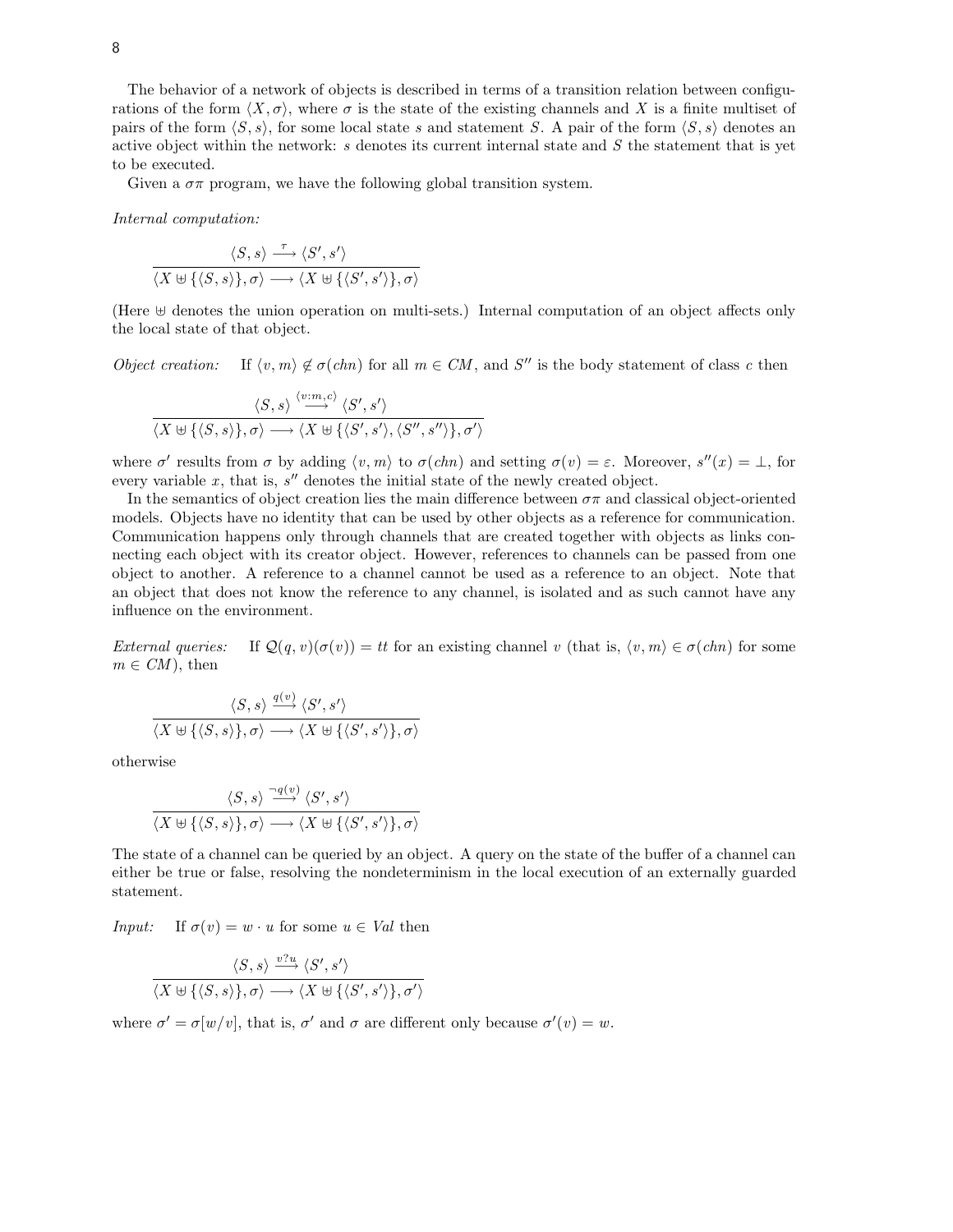# 4. Examples 9

An input primitive from an asynchronous channel  $v$  is executed only if the channel  $v$  can deliver a value of the right type to the requesting object. Otherwise, the execution of the primitive is delayed. If several objects require values from the same channel then only one such request is satisfied by each value in the channel buffer. Note that the non-determinism of an input in the local transition system is resolved here.

*Output:* If  $\langle v, \text{asy} \rangle \in \sigma(\text{chn})$  then

$$
\frac{\langle S, s \rangle \xrightarrow{v \downarrow w} \langle S', s' \rangle}{\langle X \uplus \{ \langle S, s \rangle \}, \sigma \rangle \longrightarrow \langle X \uplus \{ \langle S', s' \rangle \}, \sigma' \rangle}
$$

where  $\sigma' = \sigma[w \cdot \sigma(v)/v]$ , that is  $\sigma'$  and  $\sigma$  are different only because  $\sigma'(v) = w \cdot \sigma(v)$ .

An output command to an asynchronous channel never blocks and its execution causes the introduction of a new value into the buffer of the channel. When several objects output to the same channel, the order in which their proposed values are introduced into the channel buffer is non-deterministic. Generally, an object does not need to be aware of the communication mode of the channel it is using for its output. The case where  $v$  is a synchronous channel is treated by the following rule.

# Synchronization: If  $\langle v, \mathsf{syn} \rangle \in \sigma(\text{chn})$  then

$$
\frac{\langle S, s \rangle \xrightarrow{v \uparrow w} \langle \overline{S}, \overline{s} \rangle \text{ and } \langle S', s' \rangle \xrightarrow{v \uparrow w} \langle \overline{S'}, \overline{s'} \rangle}{\langle X \uplus \{ \langle S, s \rangle, \langle S', s \rangle \}, \sigma \rangle \longrightarrow \langle X \uplus \{ \langle \overline{S}, \overline{s} \rangle, \langle \overline{S'}, \overline{s'} \rangle \}, \sigma \rangle}
$$

An output command to a synchronous channel is performed only together with an input command on the same channel. In this case, the synchronous input and output commands (on the same channel) cannot be executed independently and they are delayed until such a synchronization is possible.

#### 4. Examples

We now illustrate programming in the  $\sigma\pi$  language by a few small examples. To keep the examples readable we write primitive actions without guards, meaning that they are implicitly guarded by an expression that always evaluate to true in every state. Furthermore, we do not write the statement nil at the end of a class body, and omit unnecessary parenthesis.

The first example shows a component consisting of two classes. The more interesting one of these two, when instantiated, returns back on its initial connection the identifier of a new asynchronous channel:

$$
NIL \equiv \text{nil}
$$
  
 
$$
NEWCHN \equiv x := \text{new}(NIL, \text{asy}) ; chn!x.
$$

The interface of the component consists only of the class NEWCHN. When an object creates an instance of this class it receives back a reference to a new asynchronous channel that is guaranteed to be empty and not known to any other active object. This reference can later be passed to another object, establishing a new communication link.

Next, we write a  $\sigma\pi$  program using the above component for the specification of the Wide Mouthed Frog protocol [11]. There is a server ROOT that is connected to two clients *ProcA* and *ProcB* by two different channels. In order to establish a private communication link between the two clients, ProcA creates a new asynchronous channel using the above component, NEWCHN , and asks the server to communicate it to the other client. The  $\sigma\pi$  description of the classes  $ROOT$ , ProcA and ProcB is as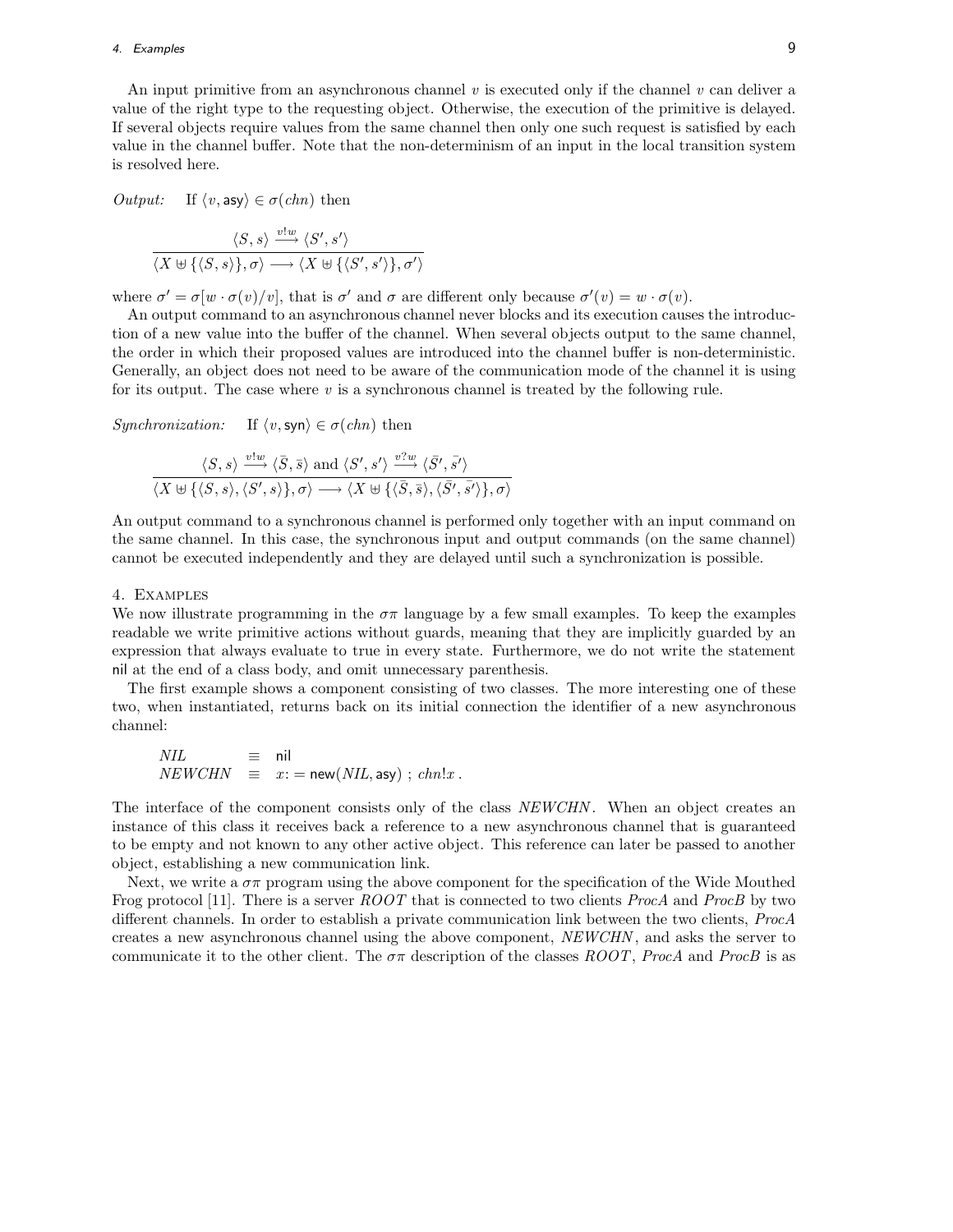follows:

$$
ROOT \equiv x := new(ProcA, syn) ;
$$
  
\n
$$
y := new(ProcB, syn) ;
$$
  
\n
$$
x?z ;
$$
  
\n
$$
ProcA \equiv x := new(NEWCHN, SYN) ;
$$
  
\n
$$
x?y ;
$$
  
\n
$$
chn!y ;
$$
  
\n
$$
ProcB \equiv chn?x ;
$$
  
\n
$$
do x?msg ; use message msg od.
$$

An object of the ROOT class creates the two clients ProcA and ProcB, receives a channel reference from the first and sends it to the second. The client ProcA invokes an instance of the component NEWCHN to receive a fresh reference to an asynchronous channel, sends it to the server via its initial communication link  $\text{chn}$ , and then sends n messages to the other client via this new channel. Finally, the client ProcB receives a reference to a channel from the server and reads the messages coming through this channel.

Procedures can be modeled in the  $\sigma\pi$  language as classes: the parameters are passed via a channel and the return values can be passed back to the calling process via another channel. We illustrate this by the following component that calculates the factorial of a number received via its initial connection:

$$
FACT \equiv chn?n ;
$$
\n
$$
IF \space n \leq 1 \quad THEN \space back := 1
$$
\n
$$
ELSE \space child := new(FACT, SYN) ;
$$
\n
$$
parameter1 := n - 1 ;
$$
\n
$$
child!parameter1 ;
$$
\n
$$
child?result ;
$$
\n
$$
back := n * result ;
$$
\n
$$
f1 ;
$$
\n
$$
ch1back .
$$

If an object executes the statement  $x = NEW(FACT, SYN)$  and then sends an integer n via the channel  $x$ , it will receive back on the same channel the factorial of  $n$ .

The next example illustrates how Dijkstra's semaphores can be implemented using a shared asynchronous channel.

| $SEMAPHORE$                              | = $sem := new(NIL, \text{asy})$ ; |
|------------------------------------------|-----------------------------------|
| $x := new(USER, \text{syn})$ ; $x!sem$ ; |                                   |
| $y := new(USER, \text{syn})$ ; $y!sem$ ; |                                   |
| $token := true$ ; $sem!token$            |                                   |
| $USER$                                   | = $chn?$ sem ;                    |
| $sem?$ x ;                               |                                   |
| $eritical section$ ;                     |                                   |
| $sem!x$ ;                                |                                   |
| $...$                                    |                                   |

Finally, we write a  $\sigma\pi$  program with three components: a sender, a receiver and a root, which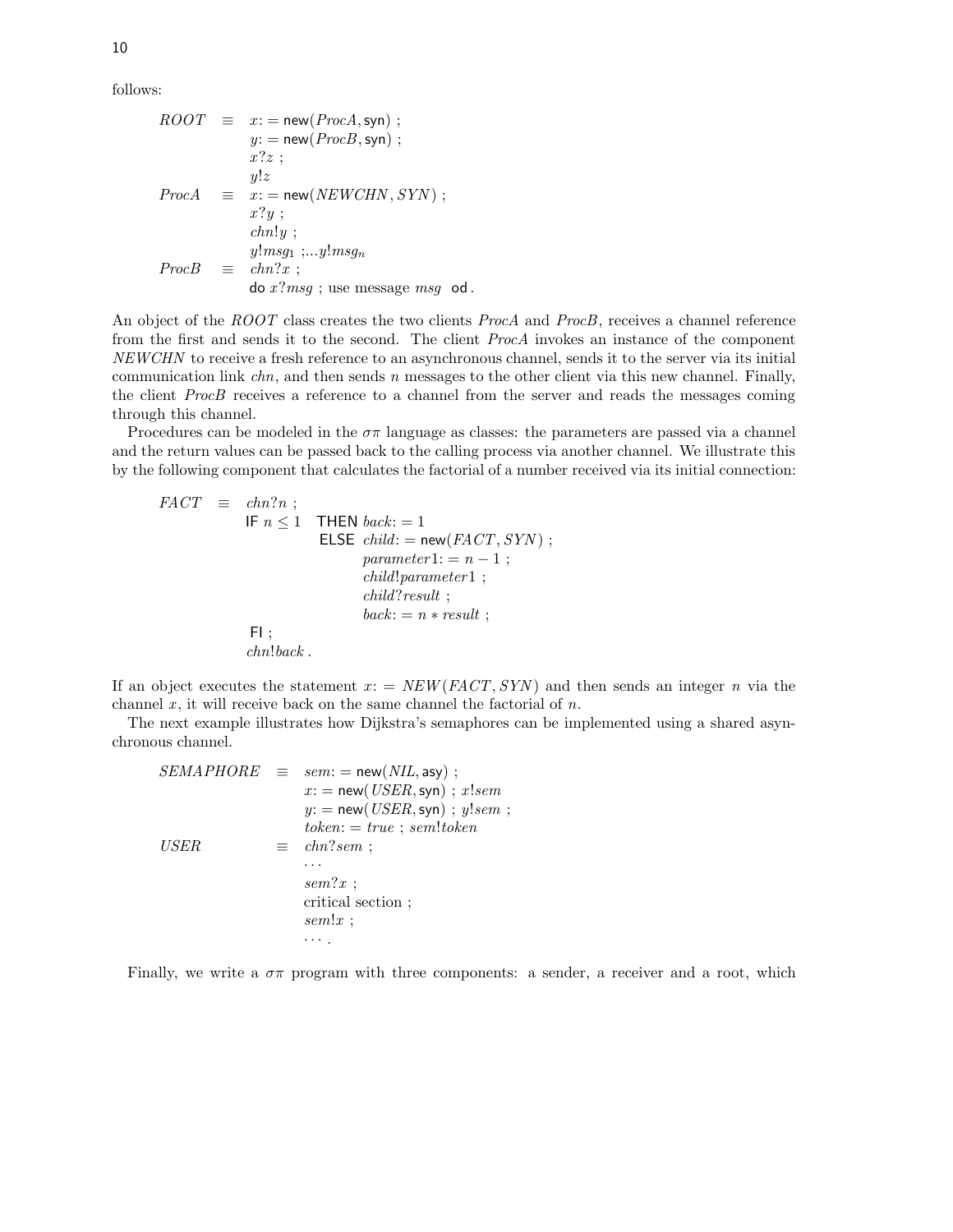establishes a communication link between the two.

$$
ROOT(y1, y2) \equiv x1 := new(y1, syn);
$$
  
\n
$$
x2 := new(y2, syn);
$$
  
\n
$$
x1!x2
$$
  
\n
$$
SEND \equiv y := 0;
$$
  
\n
$$
chn?x ;
$$
  
\n
$$
dec x!y ; y := y + 1 od
$$
  
\n
$$
REC \equiv do chn?y ; \cdots od
$$

The sender receives through its initial connection a reference to a channel through which it sends the values it produces. The receiver uses its initial connection for receiving values. The connection between the sender and the receiver is established by an instance of the ROOT class, which can start its computation in an initial state where the class name SEND is stored in y and REC in y 2, respectively. The communication between the sender and the receiver is synchronous, but the two objects are not aware of it. Indeed, asynchronous communication could be established by adapting the body of the class  $ROOT$ : replace  $x1$ : = new(y1, syn) by  $x1$ : = new(y1, asy). Note that the two components SEND and REC are not affected by this adaptation.

#### 5. Coordinating mobile components

In Internet applications, there is a growing interest for software applications that execute computation while moving around the network. Not surprisingly, the structure of such applications is highly distributed. Since distributed systems are very complex in general, software abstractions are needed to simplify the task [20]. In  $\sigma\pi$ , components are natural units of distribution that abstract from the difference between local and remote communication. Local interaction takes places amongst objects that are instances of classes within the same component (i.e., likely to be located at the same site), while remote interaction takes place amongst objects of classes of different components.

The language  $\sigma\pi$  itself does not impose exogenous coordination, meaning that the coordination primitives affecting each object can be executed within the computation of the object itself. A system described by a program consists of a dynamically evolving collection of processes and channels which run in parallel and communicate with each other by maintaining and passing around channel references. Interaction typically occurs anonymously but under the full control of the objects involved. While this ensures security in the communication (as we argue below), it is sometimes preferable to have a clear separation between computation and coordination to facilitate the reuse of code.

The separation of the computational aspects from the coordination in  $\sigma\pi$  can be obtained by specifying for each class in the component *interface* its *external* channels. An external channel x of a component can be used only by its objects as a reference in an input or output communication. Within the context of a component, these external channels play the role of *constants*, that is, their values are not affected by the computation of its objects. The interface of a component is controlled by a class , which is described as an implementation of the interface. Plugging an entire computational component, therefore, simply consists of implementing its interface class. Such an implementation itself acts like a port-manager. This port-manager has access only to the channels of the interface class and thus, it cannot affect the computation of the component. A port-manager basically communicates its controlled channels to other port-managers. The communication between different port-managers in turn can be prescribed by a coordination protocol in  $\sigma\pi$ . Such a coordination protocol basically describes a *coordinator* whose only task is to create components and their associated port-managers, and transmit channels received from one port-manager to another, thereby linking and relinking different components. Such a coordination protocol abstracts from the internal computation of the components. Moreover, it does not even know the external channels of is components, because these are controlled by their respective port-managers. The use of such pure coordinators makes it easier to adapt a coordination policy in different applications.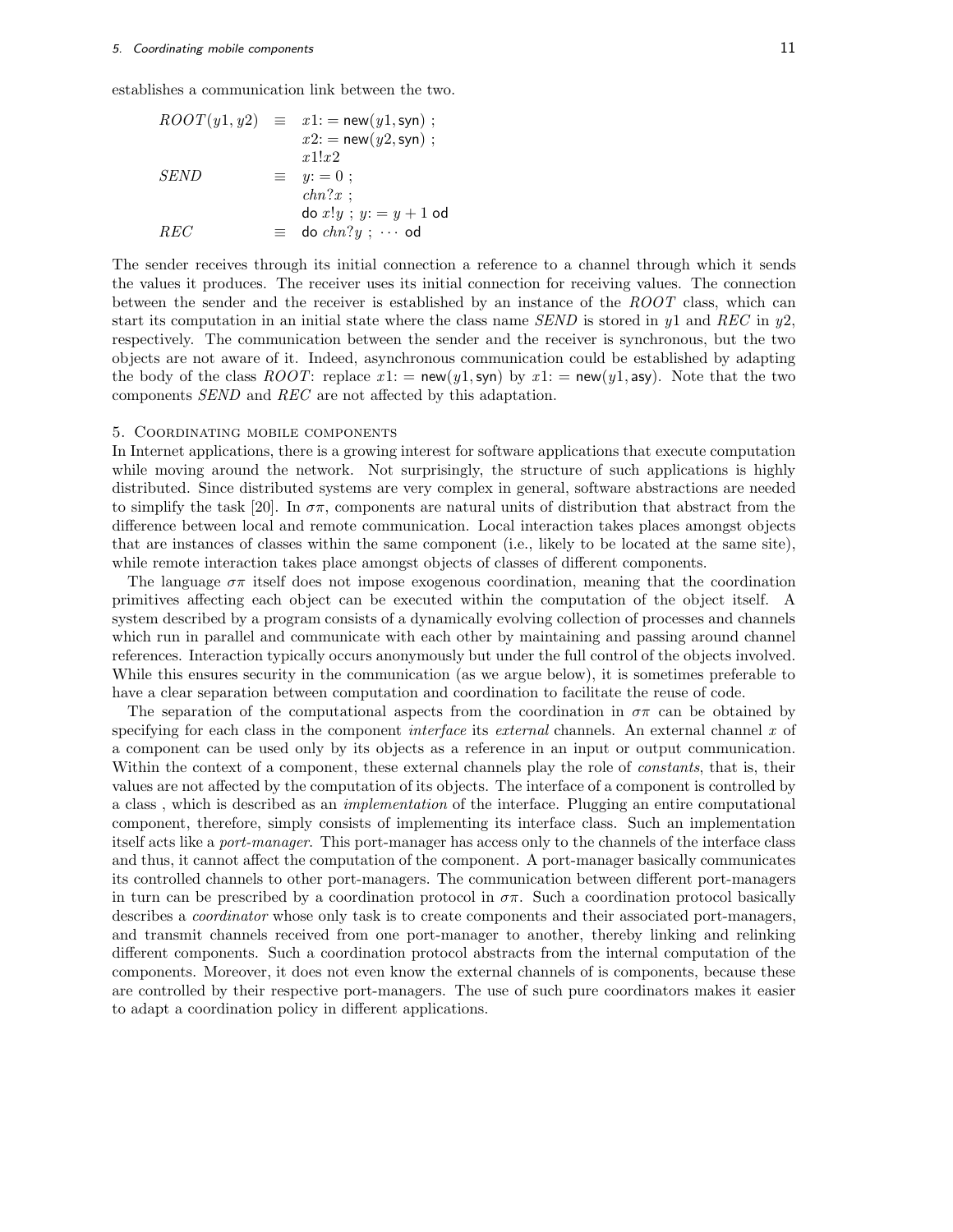Thus, the language  $\sigma\pi$  supports the methodology of com-ponent-based software engineering. Furthermore, the feature of  $\sigma\pi$  that objects can have full control over their communication, is of particular interest in Internet applications where security policies must be enforced to regulate inter-process communication in view of the possibility of attacks. A reference to a channel shared by two objects may be known to a third party only if one of the two objects divulges it via another channel. In such circumstances, channels may be seen as private domains containing data accessible only to trusted processes that have the right to access them. In this view, channels in  $\sigma\pi$  are related to shared-key cryptography.

Analogs to other forms of cryptography can also be easily supported in the  $\sigma\pi$  calculus. For example, a sub-language of  $\sigma\pi$  can be obtained by imposing a more refined type discipline on its channel variables, so that a channel can be used by a process in either input or output mode only (but not both). In such a sub-language, channels support a security mechanism analogous to public-key cryptography based on key-pairs for encryption and decryption, respectively.

Gateways to impose access domain restriction can be easily implemented in  $\sigma\pi$ . Such a gateway would be a special object that maintains the initial connection with all other objects it creates, none of which will be allowed to be accessible from the rest of the environment. This gateway object will not allow channel references to be communicated through other channels. This allows all objects within a domain to communicate with each other, but they will not have any direct communication links with any other object outside the domain.

# 6. Conclusion and related work

In  $\sigma\pi$ , objects of different components may interact (via channels) without a priori knowledge of the internal class structure of the component to which the other object belongs. Thus, one component can be replaced by another, provided that they both exhibit the same communication behavior. The communication behavior of a component consists of the set of sequences generated by the operational semantics of communications of the form  $u!v$  and  $u?v$ , where  $u!v$  indicates that the value of v has been sent along channel u and  $u$ ?v indicates that the value v has been received from channel u. Since we do not want to distinguish identical programs that may assign different names to a channel because of different naming mechanism, we must abstract from the specific identities of the channels. Therefore, we in fact must consider sets of sequences of communications that are closed under renaming, i.e., injective functions in  $Val_{\text{chn}} \rightarrow Val_{\text{chn}}$ . Currently, we are investigating an appropriate logic for describing and reasoning about such sets of communication sequences. This logic of communication sequences would then form a basis for a programming logic for proving that the set of communication sequences of a component satisfies certain properties. Such a programming logic for components will provide a formal basis for the actual practice of component-based software engineering.

In this paper, we have studied two basic type of object connectors: synchronous links and unbounded FIFO buffers. Other kinds of connectors can also be added to  $\sigma\pi$  without major modifications to its semantics. For example, one could create channels with a multiset or a set structure (i.e., a Linda-like tuple space [13] or a Splice-like data-space [9]) when the ordering among data items is insignificant. In this way, several generic software architectures can be described by the  $\sigma\pi$  language.

Currently, we are implementing the  $\sigma \pi$  language using Java [16]. The basic idea is to implement channels as objects of a class chn in Java. This class contains appropriate data structures for representing the buffer of a channel and method definitions for adding elements to and removing elements from the buffer. The class definitions of  $\sigma\pi$  will then correspond to (the subclasses of) a certain kind of class in Java which takes into account the particular way objects interact and are created in  $\sigma\pi$ . The object creation of  $\sigma\pi$  can then be implemented as the object creation of its respective Java class, together with the creation of an object instance of the class chn. Only a reference to this latter object will be returned to the creator object.

The communication mechanism of the  $\sigma \pi$  language is inspired by that of the  $\pi$  calculus [22], uses primitives for process interaction similar to those of CSP [17], and it is implemented using a notion of channel similar to that used by the coordination language Manifold [5, 8]. The  $\pi$  calculus is a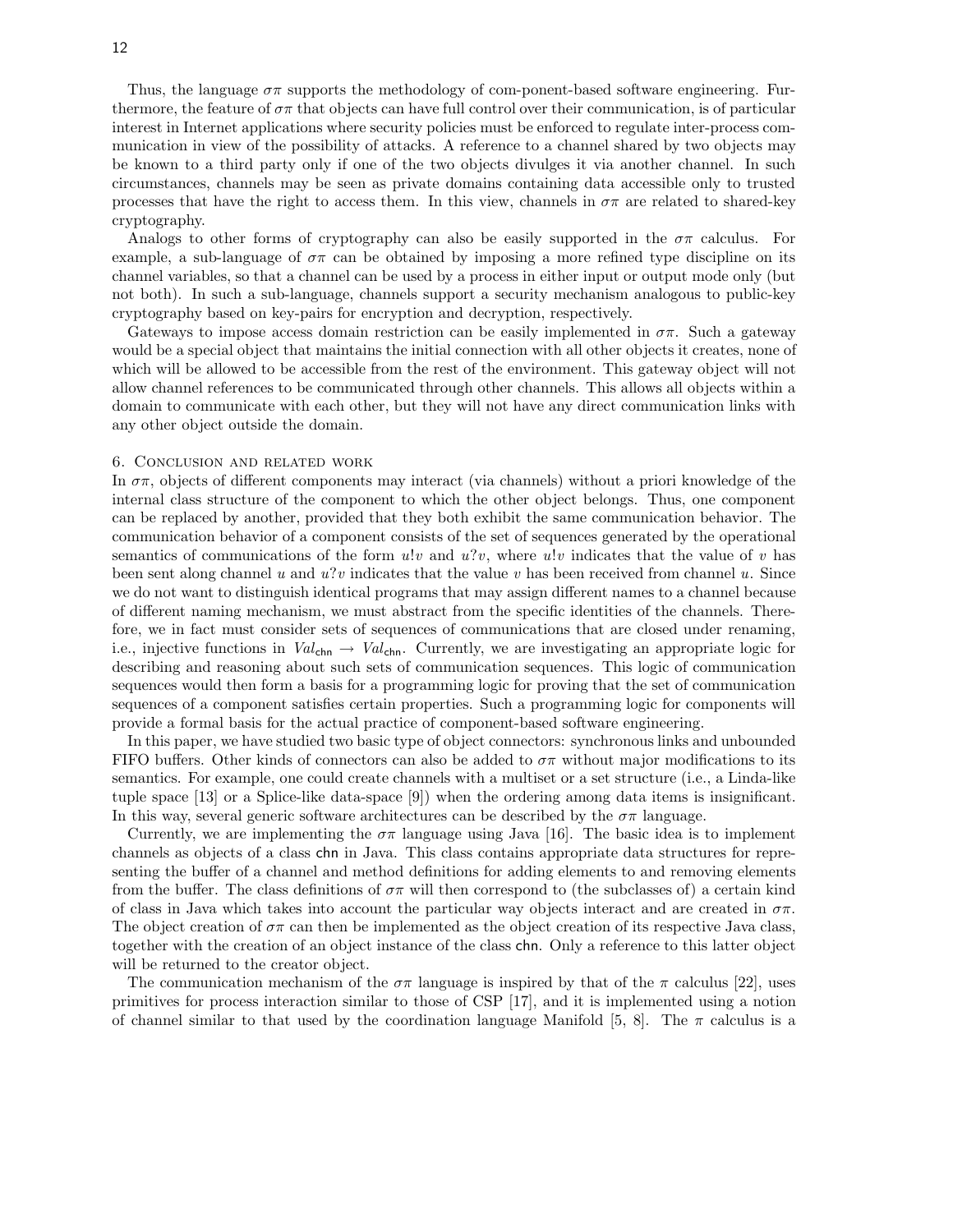# 6. Conclusion and related work  $13$

process calculus for communicating and mobile systems which abstract from the notion of state by considering atoms as symbols, whereas the atomic constituents of the  $\sigma\pi$  language are interpreted as state transformers. The communication mechanism of the language  $\sigma\pi$  in fact originates from the introduction of a notion of state in the  $\pi$ -calculus. Manifold is a coordination language that supports dynamic (re)connection of input and output ports of components, depending on the current state of an application. As in the Manifold language, coordination in  $\sigma\pi$  consists of dynamic creation of objects and connections among them, and dynamic changes of these connection in reaction to the data received.

The  $\pi$ -calculus has been used as a semantic foundation for object-oriented languages [28], for cryptographic calculi like the Spi calculus [1] and the Ambient calculus [12], and for several languages for composing components. Examples include Piccola [2], a language for composing components that communicate by passing extensible records, and Darwin [19], a configuration language that models composition of distributed agents in terms of data-flows. A CCS-like calculus for the Olan configuration language [15] is also based on the same concept, supporting the specification of applications as hierarchies of components glued together by connectors. These languages, however, differ from  $\sigma\pi$  in that, contrary to the  $\pi$ -calculus, they do not involve the notion of a state.

The notion of component in  $\sigma\pi$  is similar to that of Manifold's, and makes it possible for to acquire and replace the implementation of a component at run-time, possibly from some independent vendor over the net [6]. This notion supports the same kind of pluggability as obtained in the Java language [16] by separating interfaces from classes.

The  $\sigma\pi$  language is very similar to the verification modeling language Promela, used in SPIN, a tool for analyzing the logical consistency of distributed systems, specifically of data communication protocols [18]. The main difference is that when processes are instantiated in Promela, they receive a unique identity like in ordinary object-oriented languages. Furthermore, in Promela channels and variables can be declared globally.

From a more theoretical point of view, the semantics of the  $\sigma\pi$  language is a direct extension of the one presented in [7] for dynamic networks of asynchronously communicating objects. The use of a two-level transition system to define the formal semantics of  $\sigma\pi$  programs stems from [8].

The  $\sigma\pi$  language can also be compared with a number of models for Internet applications, most of which use decoupled and associative coordination typical of the Linda coordination language [13]. For example, TuCSoN [25] is a model for programming Internet agents based on the notion of programmable local tuple spaces; Secure Object Space [10] is a model for mobile agents based on multiple tuple spaces supporting privacy of data, security and logical channels; and Klaim [14] supports mobility of code via the notion of physical location and the use of multiple tuple spaces with types for representing access rights.

Acknowledgments: We want to thank the anonymous referees and all the members of the Amsterdam Coordination Group for their comments on a preliminary version of this paper.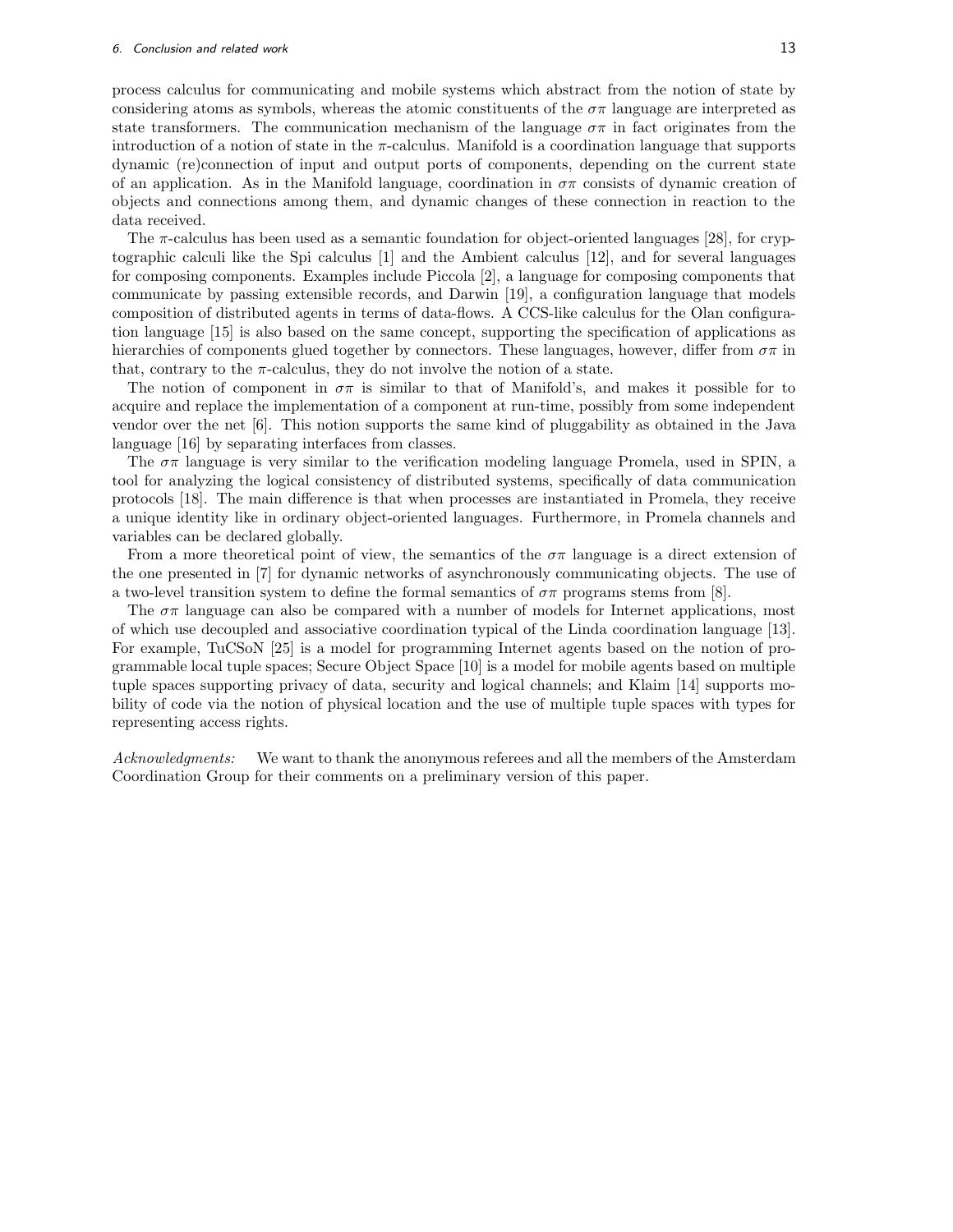# References

- 1. M. Abadi and A.G. Gordon. A calculus for cryptographic protocols: the Spi calculus. In Proceedings of the 4th. ACM Conference on Computer and Communication Security, 1997, pp. 36–47.
- 2. F. Achermann, M. Lumpe, J.-G. Schneider, and O. Nierstrasz. Piccola a small composition language. Available on line at the URL: http://www.iam.unibe.ch/~scg/Research/Piccola.
- 3. G. Agha. Actors: A model of concurrent computation in distributed systems. MIT Press, 1986.
- 4. P. America, J. W. de Bakker, J.N. Kok, and J.J.M.M. Rutten. Operational semantics of a parallel object-oriented language. In Proc. 13th ACM Symposium on Principles of Programming Languages, pages 194–208, 1986.
- 5. F. Arbab. Manifold version 2: Language reference manual. Technical report, CWI, Amsterdam, The Netherlands, 1996. Available on-line at the URL: http://www.cwi.nl/ftp/manifold/refman.ps.Z.
- 6. F. Arbab, C.L. Blom, F.J. Burger, and C.T.H. Everaars. Reusable coordinator modules for massively concurrent applications. Software: Practice and Experience 28:7, 1998, pp. 703-735.
- 7. F. de Boer. Reasoning about asynchronous communication in dynamically evolving object structures. In D.Sangiorgi and R. de Simone (eds.) Proceedings of CONCUR'98, volume 1466 of Lecture Notes in Computer Science, Springer-Verlag, 1998.
- 8. M.M. Bonsangue, F. Arbab, J.W. de Bakker, J.J.M.M. Rutten, A. Scutella', and G. Zavattaro. A transition system semantics for the control-driven coordination language MANIFOLD. In Theoretical Computer Science 240:1, 2000.
- 9. M.M. Bonsangue, J.N. Kok, M. Boasson, and E. de Jong. A software architecture for distributed control systems and its transition system semantics. In J. Carroll, G.B. Lamont, D. Oppenheim, K.M. George, and B. Bryant, editors, *Proceedings of the 1998 ACM Symposium on Applied* Computing (SAC '98), ACM press, 1998, pp. 159 – 168.
- 10. C. Bryce, M. Oriol, and J. Vitek. Secure object spaces: A coordination model for agents. In P. Ciancarini and A. Wolf (eds.), Proceedings of COORDINATION'99, volume 1594 of Lecture Notes in Computer Science, Springer-Verlag, 1999, pp. 4–20.
- 11. M. Burrows, M. Abadi, and R.M. Needham. A logic of authentication. ACM Transaction on Computer Systems 8:1, 1990, pp. 18–36.